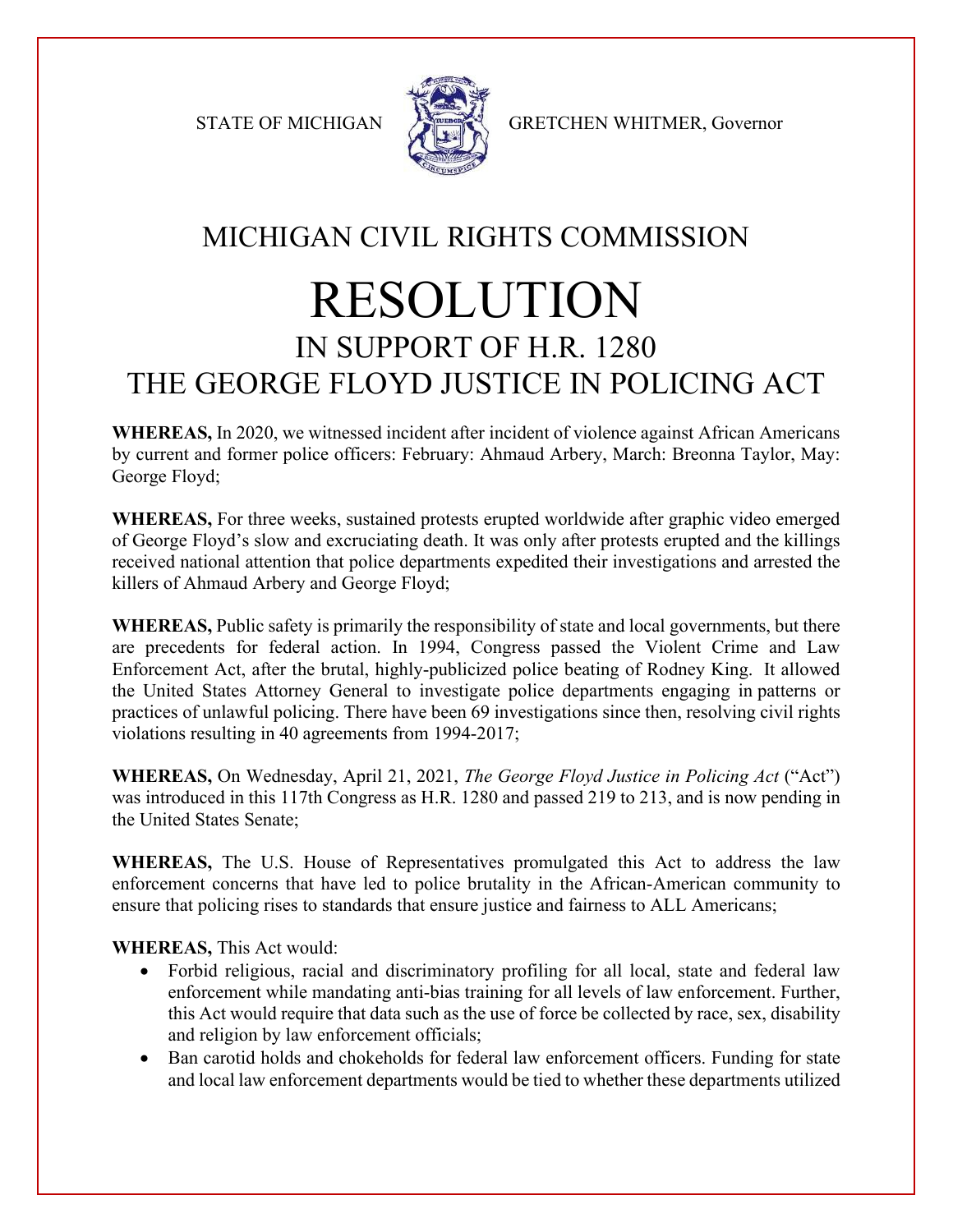chokeholds and carotid holds. In the case of federal drug cases, this Act would ban noknock warrants;

- Require that all other de-escalation methods be tried and exhausted before the use of deadly force. Grants would be made available to local and state law enforcement agencies who exhausted non-lethal methods of de-escalation before potentially using lethal methods of force;
- Require federal police officers in uniforms to wear body cameras. State and local law enforcement departments could use existing federal funding to ensure that body cameras were being used. The Act would require identifiable federal police vehicles to have dashboard cameras;
- Address Qualified Immunity, and make it easier to prosecute officers by changing the "criminal intent" or "guilty mind" requirement in 18 U.S.C. Section 242 from a *'willfulness'* standard to a *'recklessness'* standard. This Act would allow individuals to recover damages in civil court when their constitutional rights were violated by ending the protective qualified immunity shield;
- Re-imagine public safety by providing grants to community-based organizations. These grants are earmarked for local commissions and task forces to help develop concrete, actionable and equitable public safety programs;
- Create law enforcement development and training programs to develop best practices;
- Create a nationwide police registry to track officers who have been fired or placed on leave due to disciplinary action(s); and
- Make it a crime for federal law enforcement officers to engage in sexual activity with someone who has been arrested, in custody or detention;

**WHEREAS,** While this Act takes important steps to address police violence and accountability, the United States Congress should also re-examine federal spending priorities and consider shifting billions of federal taxpayer dollars away from criminalization, including policing, toward rebuilding communities of color, which have been historically underfunded, under-resourced and decimated by systemic racism;

**WHEREAS,** Civil rights organizations have recommended strengthening it in the following areas:

- Congress should use its legislative authority to ensure that federal agencies providing funding to state and local law enforcement comply with Civil Rights laws, such as Title IV of the Civil Rights Act of 1964;
- Limitations on qualified immunity should apply retroactively;
- National police misconduct database should be expanded in its scope and accessible to all; and
- Further limitations of the transfer of military equipment to the police;

**Therefore, be it resolved,** That the Michigan Civil Rights Commission supports the passage of The George Floyd Justice in Policing Act and urges and requests the United States Senate to strengthen and pass the bill with all due haste;

**Be it further resolved,** That this resolution is effective immediately upon its passage;